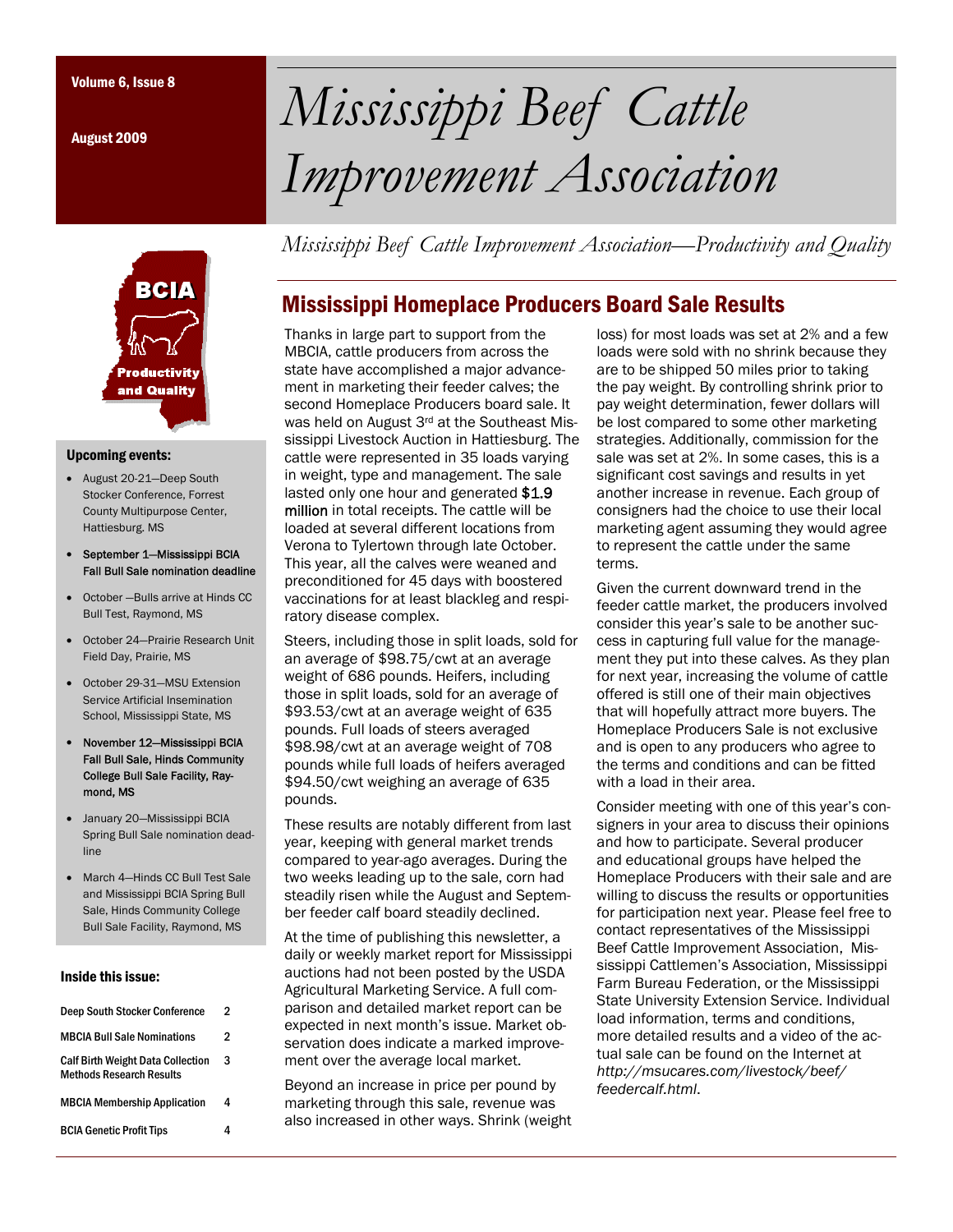

Stocker cattle account for approximately half of Mississippi's cattle inventory

## Deep South Stocker Conference Coming to Mississippi

The first "Deep South Stocker Conference" will be held at the Forrest County Multipurpose Center in Hattiesburg, MS on August 20th and 21st. This conference is a joint effort between the Mississippi State University Extension Service, Alabama Cooperative Extension System, and the University of Georgia Cooperative Extension Service. It will be held in each cooperating state on a triennial rotation. The concept is based on the successful Triennial Stocker Conference held at Auburn University. Next year the con-

ference will be held in Georgia, it will be in Alabama in 2011 and will return to Mississippi again in 2012.

The first day of the program will consist of producer tours. The busses will leave Hattiesburg at Noon on the

20th and travel to the Poplarville area to visit a large-scale stocker operator that will discuss how he sources calves, manages forages and what he does with his end product. From there, the busses will travel to the White Sand Research Unit; a branch of the Mississippi Agriculture and Forestry Experiment Station (MAFES). At white Sand, personnel form MAFES and MSU Extension will discuss new varieties of commonly used forages, their results from testing forages that are novel to the Gulf Coast region and rotating peanuts with annual ryegrass to reduce soil nitrogen requirements. That evening, a meal will be provided during a presentation on price risk management. The tradeshow will also be open that night.

The next day (August 21st) will be dedicated to seminars addressing: health manage-



ment, soil nutrient management, grazing management, and market trends for feeders and fed cattle. There will also be a "Producer Panel Discussion" where three stocker operators with different business models will explain how they run their operations and

field questions from the audience. Again, the tradeshow will be open during breaks and at the lunch hour.

 If you would like to attend, see the registration flyer in this envelope or contact Justin Rhinehart at 662-325-0645 or jrhinehart@ads.msstate.edu.

### MBCIA Bull Sale Nomination Deadline Approaching

Plans are being made for the 2009 Mississippi Beef Cattle Improvement Association Fall Bull Sale. The Mississippi Fall BCIA Bull Sale program encourages production and identification of genetically superior bulls by purebred breeders and purchase and use of these bulls by commercial producers.

The 2009 sale is scheduled for Thursday, November 12, 2009 at 12:00 noon at the Hinds Community College Sales Facility in Raymond, Mississippi. This is an excellent sale facility that allows for a very professional presentation of the bulls.

*"…The MBCIA Fall Bull Sale is held at an excellent sale facility that allow for a very professional presentation of the bulls."* 

Mississippi beef breeders are encouraged to nominate quality bulls that meet all the requirements for the sale. Enclosed are the Rules and Regulations for the BCIA Bull Sale along with a nomination form. Current bull sale information is also posted on the BCIA website at *msucares.com/livestock/beef/ mbcia/bcia\_bullsale.html*.

This year's sale will once again be broadcast live from the Raymond sale site over the Extension distance education system to interactive bidding sites in the Panola County Extension office in Batesville, MS and the North MS Research and Extension Center in Verona, MS. Producers at the remote sites will have the opportunity to view video of the bulls immediately prior to the sale, view and hear the sale live, and bid on bulls from Batesville and Verona. Look for sale advertisements in the future with more details on this.

If you are interested in consigning bulls to this sale, please complete the nomination form and return it to Jane Parish at Box 9815, Mississippi State, MS 39762 no later than September 1, 2009. Be sure to include the nomination fee, a signed registration certificate, actual birth weight, and adjusted weaning and yearling weights and ratios for each bull.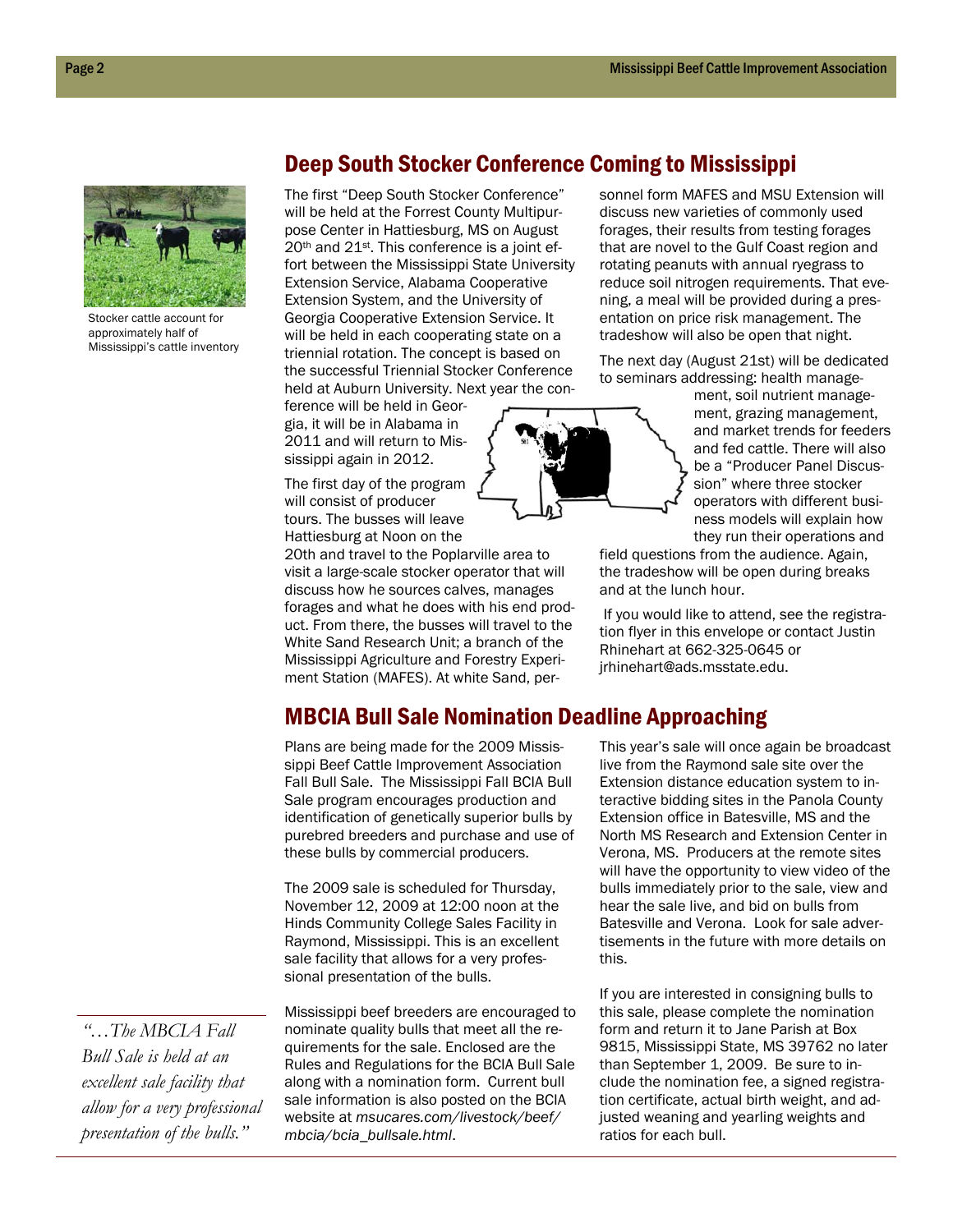### MAFES Research: Methods of Calf Birth Weight Data Collection

Reporting accurate calf birth weight is important for accurate calculation of birth weight and calving ease EPD and for assessing calving ease as it relates to birth weight. Calf birth weight information is used by cowcalf producers as an indicator trait for calving ease in animal selection and culling decisions to minimize the risk of dystocia in their herds.

Several methods are available for collecting calf birth weights. To avoid handling calves, some producers simply visually estimate birth weight or weigh one or a few calves at the beginning of the calving season and estimate birth weights for calves born later.

Birth weights are also estimated using hoof circumference measuring tapes. Although these tapes are a convenient alternative to using scales, they have been shown to overestimate low birth weights and underestimate high birth weights compared to hanging scales.

Hand-held hanging spring scales are used to measure birth weight by suspending the calf off of the ground in a sling or by a rope attached to the scale. Spring scales are typically read in 2.0-lb increments and must be manually held and read overhead. Calf movement or operator error in reading overhead may result in inaccurate measurements. The physical requirements for operating a spring scale may also preclude some cow-calf operators from utilizing this method.

Digital scales are often used for collection of weaning and yearling weights but are not yet widely used to collect calf birth weights. Unlike hand-held spring scales, digital scales offer a higher degree of precision and do not require overhead lifting.

The objectives of this study were to: 1) evaluate the accuracy of the following birth weight collection methods: estimation via visual appraisal, estimation using hoof circumference tapes, measurement with handheld hanging spring scales, and measurement using digital scales and 2) to determine if visual birth weight estimations change in accuracy with increasing operator experience as the calving season progresses.

Within the first 24 hours of life, birth weight estimates and measurements were collected on each calf ( $n = 587$ ) born at the Mississippi Agricultural and Forestry Experiment Station Leveck Animal Research Center (Mississippi State, MS) and the Prairie Research Unit (Prairie, MS) during routine calf tagging and processing over a spring and autumn period at each location.

Additional time and care were needed in recording digital scale measurements to ensure that the calf container was squarely placed on the digital scales and calf struggling ceased to impact scale reading. Improper technique could impact spring scale measurements, particularly during calf struggling and when reading the scale dial overhead from an angle not square with the scale dial. Likewise, hoof tape measurements were subject to technique problems if the location and snugness of the band around the calf's hoof were not appropriate and consistent. Operator error could affect birth weight measurements regardless of collection method.

Results indicate that birth weight records can vary due to the birth weight collection method used. When birth weight levels were examined, visual estimates and hoof tape measurements tended to underestimate high birth weights, whereas hoof tape measurements tended to overestimate low birth weights. Birth weight data collection via either spring or digital scales resulted in more accurate measurements.

Inaccurate calf birth weight data could be submitted to breed associations for calculations of birth weight and calving ease predictors if less accurate data collection methods are utilized and precautions are not taken to ensure proper collection technique. Cattle producers should consult with breed associations regarding allowed birth weight data collection methods for use of birth weight data in national cattle evaluations, select the most accurate collection method feasible, and use care in the technique for collecting birth weight data.

*For more information about this MAFES research project, contact Jane Parish at 662- 325-7466 or Trent Smith at 662-325-3516.* Hoof tape measurements tend to

*"…Calf birth weight data collected using either spring or digital scales resulted in more accurate measurements."* 



underestimate high birth weights and overestimate low birth weights